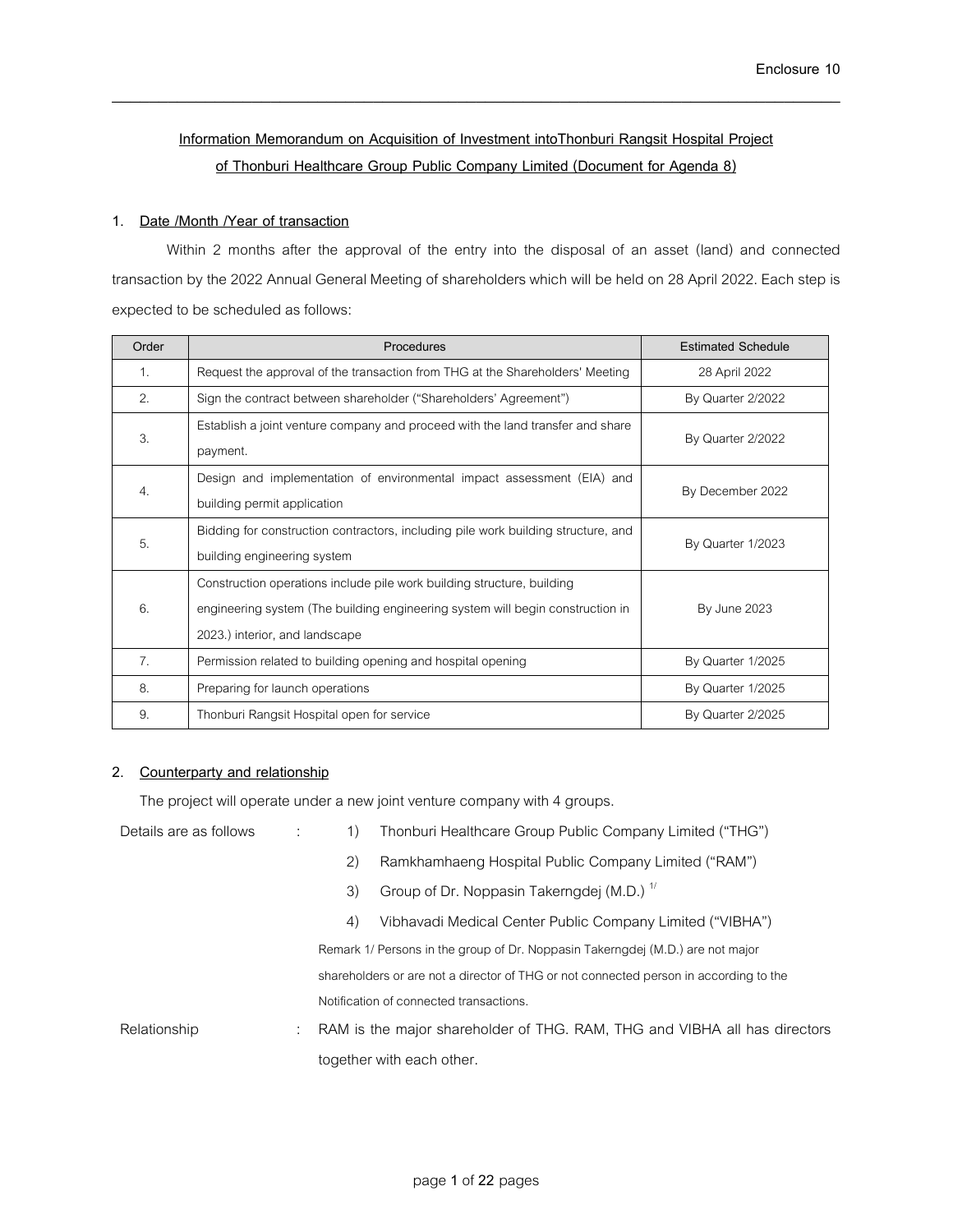### Shareholder Structure

\_\_\_\_\_\_\_\_\_\_\_\_\_\_\_\_\_\_\_\_\_\_\_\_\_\_\_\_\_\_\_\_\_\_\_\_\_\_\_\_\_\_\_\_\_\_\_\_\_\_\_\_\_\_\_\_\_\_\_\_\_\_\_\_\_\_\_\_\_\_\_\_\_\_\_\_\_\_



Source : The Stock Exchange of Thailand and the List of Shareholders of the Company (as of 23 March 2022)

# **Director Relationship Structure**



| <b>Related Person</b> | Relationship and Description                                | Shareholding in the |
|-----------------------|-------------------------------------------------------------|---------------------|
|                       |                                                             | Company             |
|                       |                                                             | As of 23 Mar 2022,  |
| Joint Venture Company | • RAM is a major shareholder of the company, and RAM is     |                     |
|                       | the majority shareholder of THG.                            |                     |
|                       | • THG have Joint directors with RAM and VIBHA               |                     |
| <b>RAM</b>            | • RAM is a major shareholder in the newly established joint | 178,489,544 shares  |
|                       | venture company with 40% of the shareholding                |                     |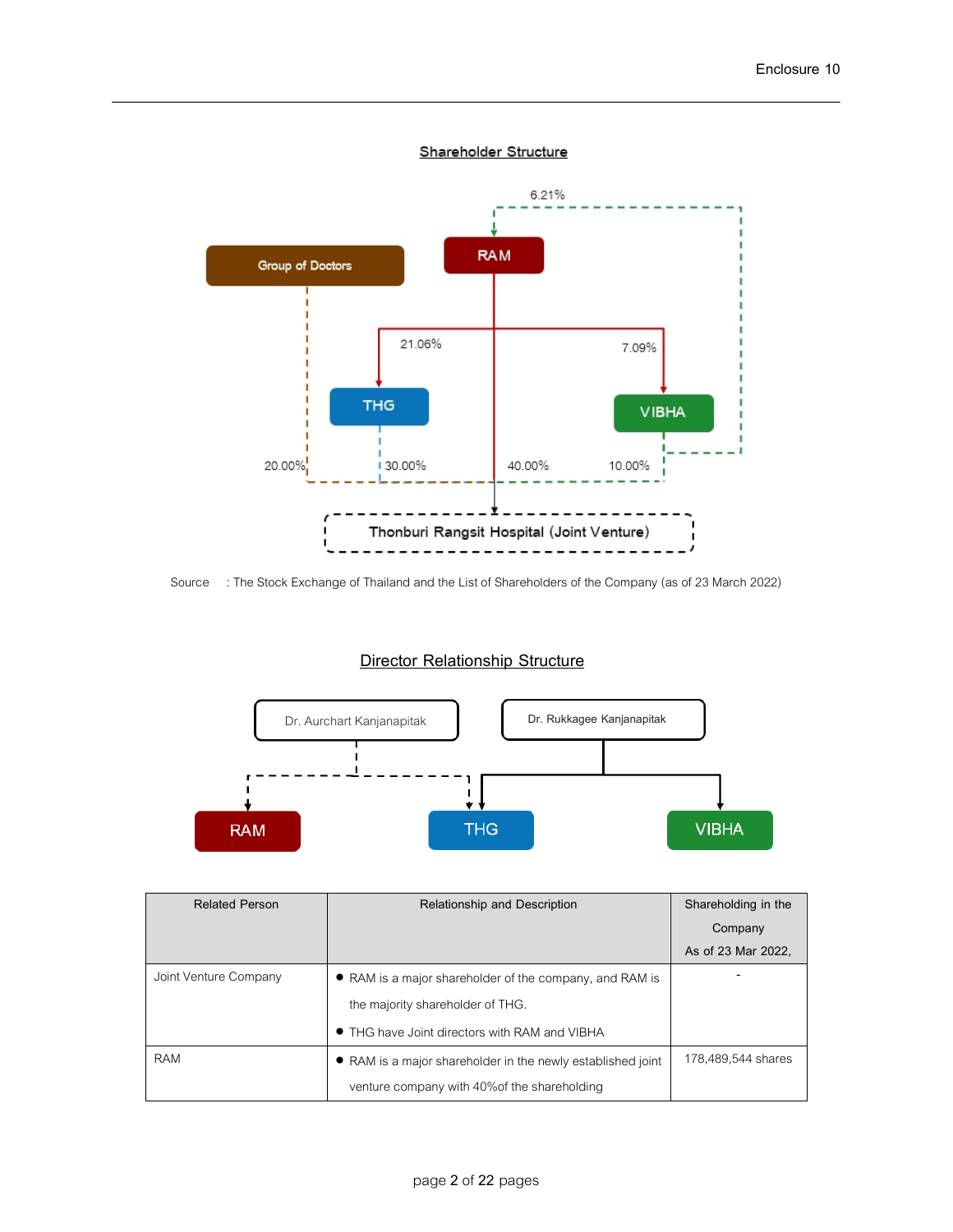| <b>Related Person</b>     | Relationship and Description                            | Shareholding in the |
|---------------------------|---------------------------------------------------------|---------------------|
|                           |                                                         | Company             |
|                           |                                                         | As of 23 Mar 2022.  |
|                           | • RAM is a major shareholder of THG                     | With 21.06% of the  |
|                           | • Joint directors with THG, Dr. Aurchart Kanjanapitak   | shareholding        |
|                           | Is the shareholder of "VIBHA" with 7.09% of the         |                     |
|                           | shareholding                                            |                     |
| <b>VIBHA</b>              | • VIBHA is a shareholder in the newly established joint |                     |
|                           | venture company with 10 percent of the shareholding     |                     |
|                           | Joint directors with THG, Dr. Rukkagee Kanjanapitak     |                     |
| Dr. Aurchart Kanjanapitak | Director and shareholder of THG                         | 14,259,500 shares   |
|                           | Director and shareholder RAM with 0.95% of the          | with 1.68% of the   |
|                           | shareholding.                                           | shareholding        |
|                           | • Shareholder of VIBHA with 1.29% of the shareholding   |                     |
| Dr. Rukkagee Kanjanapitak | • Director of THG                                       |                     |
|                           | Shareholder of RAM with 1.76% of the shareholding       |                     |
|                           | • Director of VIBHA, not a shareholder in VIBHA         |                     |

Source: List of Shareholders of the Company as of 23 March 2022 and www.set.or.th as of 11 February 2022.

Even though, RAM is a major shareholder of the newly established joint venture company with 21.06 percent of the shareholding. RAM has two directors, Dr. Aurchart Kanjanapitak and Dr. Rukkagee Kanjanapitak in addition the company has one joint director with VIBHA which was Dr. Rukkagee Kanjanapitak. However, entering this transaction is not a related party transaction as the investment is an acquisition of shares of a newly established joint venture in the future. Each investor invests at the par value and does not have any shareholders gain or lose benefit from the investment to any party. For the signing of the joint venture agreement between all investors, it shall be approved by the Board of Directors' meeting of and/or the shareholders' meeting of each company in accordance with the scope of authorization and transaction size. If there are additional details of the progress of the joint venture company, the Company will inform the shareholders through the website of the Stock Exchange of Thailand immediately upon the signing of the master agreements relating to the establishment of the joint venture company.

## **3. Type and characteristic of transactions**

### 3.1 General characteristic of the transaction

The total investment value is not more than 2,700.00 million baht. The project is a 250-bed tertiary hospital which will be built on land title deeds no. 184903, 184904, 184905 and 184906, totaling 4 land plots,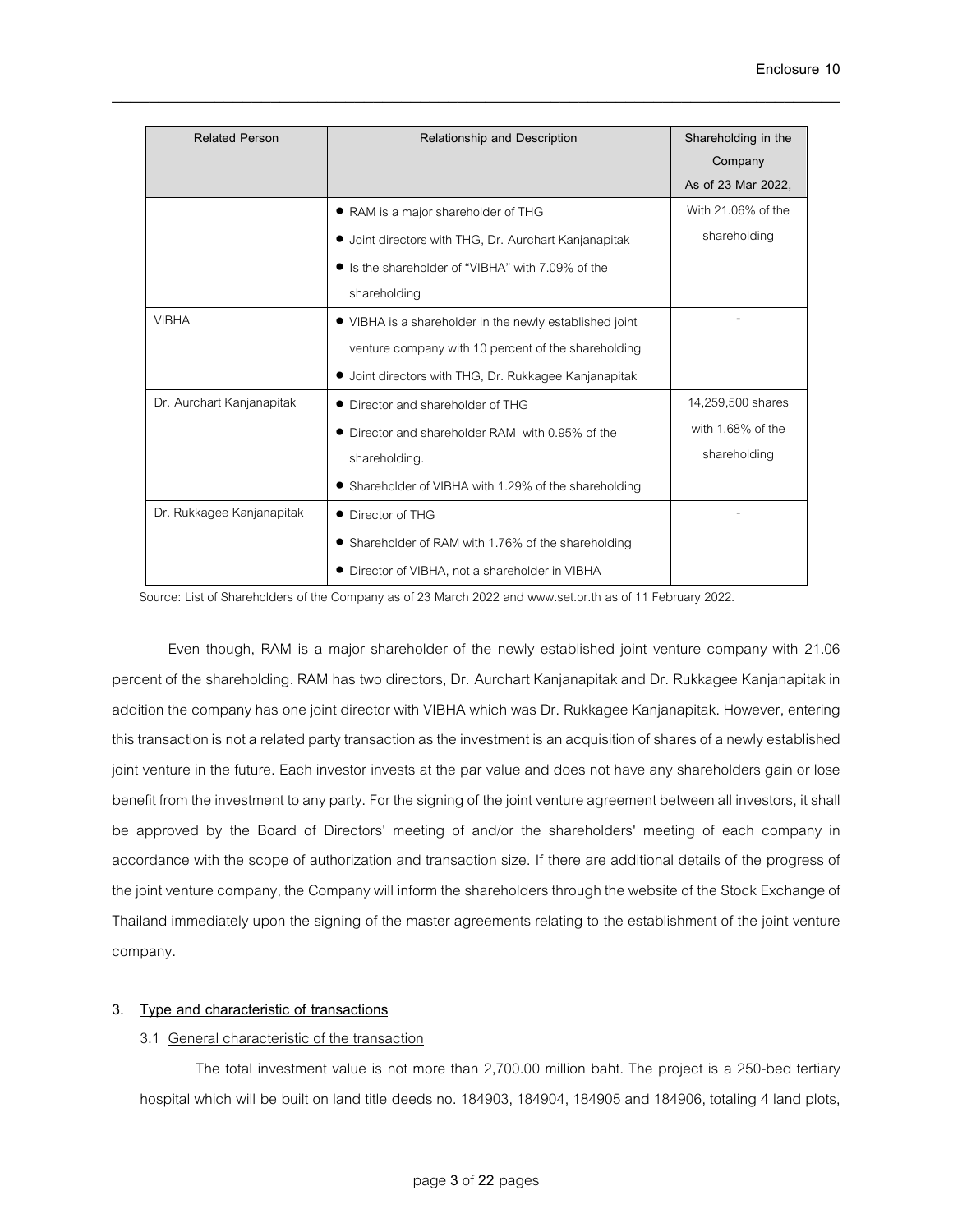total area equal to 20-0-0.8 raior 8,000.8 square wah, which is currently owned by THG. The project will operate under a new joint venture company. It has a registered capital of 2,700.00 million baht with 4 shareholders, details as follows:

\_\_\_\_\_\_\_\_\_\_\_\_\_\_\_\_\_\_\_\_\_\_\_\_\_\_\_\_\_\_\_\_\_\_\_\_\_\_\_\_\_\_\_\_\_\_\_\_\_\_\_\_\_\_\_\_\_\_\_\_\_\_\_\_\_\_\_\_\_\_\_\_\_\_\_\_\_\_

|                                                                             | Number of   | Shareholding |
|-----------------------------------------------------------------------------|-------------|--------------|
| List of shareholders in a joint venture company <sup><math>\pi</math></sup> | shares      | $(\% )$      |
| Thonburi Healthcare Group Public Company Limited ("THG")                    | 8,1000,00   | 30.00        |
| Ramkhamhaeng Hospital Public Company Limited ("RAM")                        | 10,8000,000 | 40.00        |
| Group of Dr. Noppasin Takerngdej (M.D.) <sup>2/</sup>                       | 5,400,000   | 20.00        |
| Vibhavadi Medical Center Public Company Limited ("VIBHA")                   | 2,700,000   | 10.00        |
| Total                                                                       | 27,000,000  | 100.00       |

Note: 1/ Registered capital of 2,700.00 million baht, representing 27,000,000 registered shares, with a par value of 100 baht per share. 2/ Persons in the group of Dr. Noppasin Takerngdej (M.D.) are not major shareholders or are not a director of THG or not connected person in according to the Notification of connected transactions.

The joint venture will be established after the approval of the Company's AGM. All joint ventures must be approved by the Board of Directors' meeting, including the shareholders' meeting, according to the scope of approval authority and the size of the transaction. However, Details of the progress of the joint venture will be notified to shareholders via the website of the Stock Exchange of Thailand immediately. When the main contracts related to the establishment of joint ventures in accordance with the Regulations of the Stock Exchange of Thailand re: Rule Conditions and Procedures regarding disclosure of information and any operations of listed companies B.E. 2560 (2017)

Also, the source of funds for the project will come from 2 parts, totalling 810.00 million baht as follows. Firstly, the Company will sell the Company's land according to land title deeds nos. 184903, 184904, 184905 and 184906, totalling 4 land title deeds, a total area equal to 20-0-0.8 rai or 8,000.8 square wah to a joint venture company to pay for shares instead of cash. This is considered a conversion of assets into registered capital at the par value of the joint venture company's shares with a value of 584.00 million baht and the company will receive 5,840,000 shares of the joint venture in return for the par value of 100 baht per share. Secondly, the Company will use its working capital to pay for the shares of the joint venture company in the amount of 226.00 million baht and the company will receive 2,260,000 shares of the joint venture in return for the par value of 100 baht per share. Therefore, THG will acquire shares of a joint venture company, totalling 8,100,000 shares with a par value of 100 baht per share or representing a shareholding of 30% of the registered and paid-up capital of the joint venture company. From the following transaction, the total investment for the project is 810 million baht combined.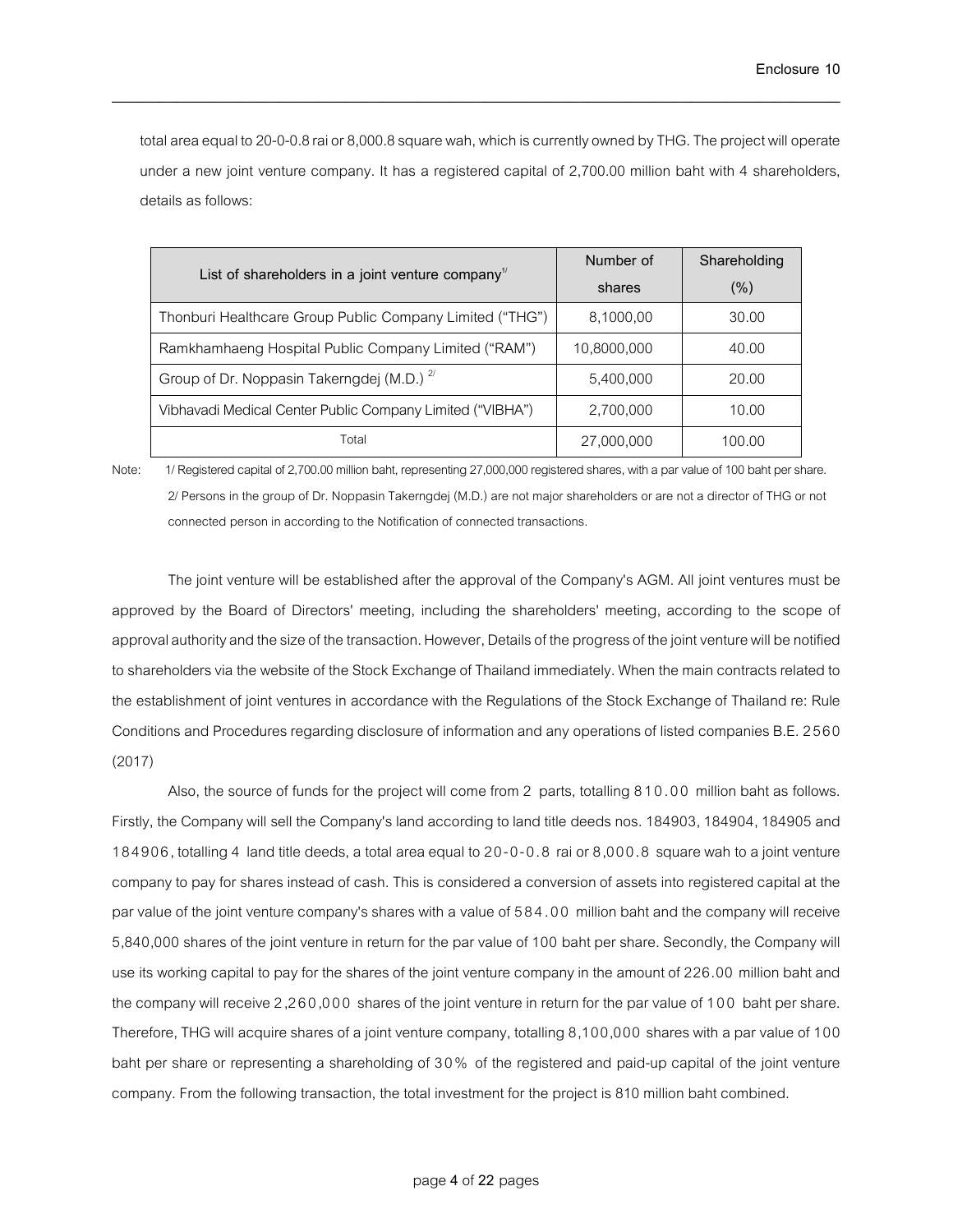# 3.2 The calculation of the Acquisition of assets (Investments in associates)

The entry into this transaction will have a total value of 810.00 million baht, resulting in such investment being considered an asset acquisition transaction of listed companies according to the Notification of Capital Market Supervisory Board No. Tor. Jor. 20/2551 Re: Rules on Entering into Material Transactions Deemed as Acquisition or Disposal of Assets dated 31 August 2008 (as amended), and the Notification of the Board of Governors of the Stock Exchange of Thailand Re: Disclosure of Information and Other Acts of Listed Companies Concerning the Acquisition and Disposal of Assets B.E. 2547 (2004) dated 29 October 2004 **(the "Notification of Acquisition or Disposition of Assets").**

\_\_\_\_\_\_\_\_\_\_\_\_\_\_\_\_\_\_\_\_\_\_\_\_\_\_\_\_\_\_\_\_\_\_\_\_\_\_\_\_\_\_\_\_\_\_\_\_\_\_\_\_\_\_\_\_\_\_\_\_\_\_\_\_\_\_\_\_\_\_\_\_\_\_\_\_\_\_

(Based on the financial statements for the year ended 31 December 2021).

| Description                                      | (Unit:Million Baht) |
|--------------------------------------------------|---------------------|
| Total Asset (1)                                  | 23,798.73           |
| Non-Tangible Asset (2)                           | 336.14              |
| Total Liabilities (3)                            | 14,180.74           |
| Non-controlling shareholders' equity (4)         | 470.66              |
| Net Total Asset (NTA = $(1) - (2) - (3) - (4)$ ) | 8.811.19            |

Information on return for entry

From this transaction, the joint venture must issue ordinary shares of the joint venture company in return for the Company with a share value of 810.00 million baht or 30.00% of the project's shares totalling 2,700.00 million baht.

The Calculation of the transaction value according to the criteria

| Criteria                  |                              | Calculation Formula (Million Baht)                                               | <b>Transaction Size</b> |
|---------------------------|------------------------------|----------------------------------------------------------------------------------|-------------------------|
| Net Tangible Assets (NTA) |                              | (NTA of the project x sahreholding) x 100 / NTA of THG)                          | 9.19%                   |
|                           |                              | $=(2,700,000,000*30\%)*100/8,811,186,381$                                        |                         |
| Net Profit<br>2.          |                              | It cannot be calculated because the joint venture will be established after the  |                         |
|                           |                              | approval of the shareholders.                                                    |                         |
| Consideration method<br>з |                              | (Total Consideration x 100) / Total Assets of the company                        | 3.40%                   |
|                           |                              | $= (810,000,000+239,848,532) \times 100 / 23,798,727,636$                        |                         |
| 4.                        | Value of newly issued shares | It cannot be calculated because no shares are issued to pay for this transaction |                         |
| as consideration method   |                              |                                                                                  |                         |

Note: Based on the financial statements for the year ended 31 December 2021.

The total transaction size when calculating on the net tangible asset value basis is equal to 9.19%, based on the Company's audited consolidated financial statements for the year ended 31 December 2021, which is considered as a small transaction. However, the size of the asset acquisition transaction during the previous 6 months will result in the maximum total transaction size equal to 10.65 percent on the net tangible asset value basis,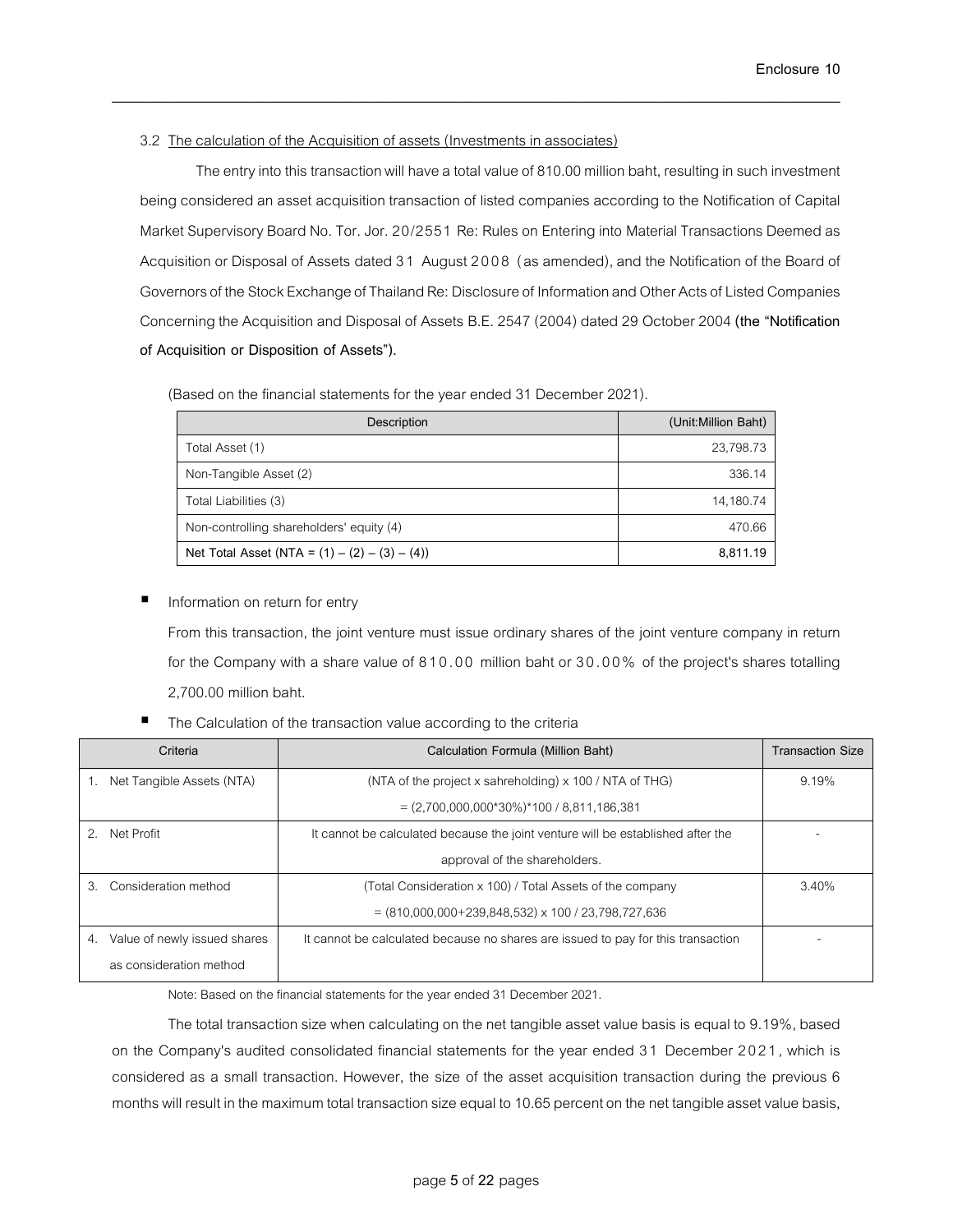which is also considered as a small transaction because the transaction size is less than 15.00%. However, since this transaction is a related to the land disposal transaction (transaction no. 2) which is considered as a large size of the related party transaction of which the approval from the shareholders is required, the Board of Directors therefore proposes to the shareholders' meeting to consider and approve the transaction at the same time.

\_\_\_\_\_\_\_\_\_\_\_\_\_\_\_\_\_\_\_\_\_\_\_\_\_\_\_\_\_\_\_\_\_\_\_\_\_\_\_\_\_\_\_\_\_\_\_\_\_\_\_\_\_\_\_\_\_\_\_\_\_\_\_\_\_\_\_\_\_\_\_\_\_\_\_\_\_\_

## **4. Details of the assets to be acquired**

Ordinary shares of the joint venture to be established 30.00% of the total registered capital issued and paid Baht 2,700.00 million. The joint venture will invest in the construction project of Thonburi Rangsit Hospital, which has the following summary details:

| Type of Business   | The joint venture company will construct Thonburi Rangsit Hospital on land      |
|--------------------|---------------------------------------------------------------------------------|
|                    | title deeds nos. 184903, 184904, 184905 and 184906, totaling 4 title deeds,     |
|                    | total area equal to 20-0-0.8 rai or 8,000.8 square wah, located at the Jin      |
|                    | Wellbeing Country project on Phaholyothin Road (ThorLor.1), at km 36+.550       |
|                    | Khlong Nueng Sub-district, Khlong Luang District Pathum Thani Province,         |
|                    | where the aforementioned land is currently owned by THG. The joint venture      |
|                    | company will construct Thonburi Rangsit Hospital with a total usable area of    |
|                    | approximately 38,200 square meters, consisting of:                              |
|                    | 80 outpatient examination rooms<br>1)                                           |
|                    | (2)<br>250 inpatient beds                                                       |
|                    | 5 operating rooms<br>3)                                                         |
|                    | 25 ICU beds<br>4)                                                               |
|                    | 5)<br>1 lab room                                                                |
|                    | 1 MRI room<br>6)                                                                |
|                    | 1 CT SCAN room<br>7)                                                            |
|                    | Parking building for 215 cars<br>8)                                             |
| Location           | Located in the Jin Wellbeing Country project, on Phaholyothin Road (ThorLor.1), |
|                    | at km 36+.550 Khlong Nueng Sub-district, Khlong Luang District, Pathum Thani    |
|                    | Province                                                                        |
| Registered Capital | 2,700,000,000 Baht                                                              |
| Par Value          | 100.00 Baht per share                                                           |

# Type and characteristic of the project transaction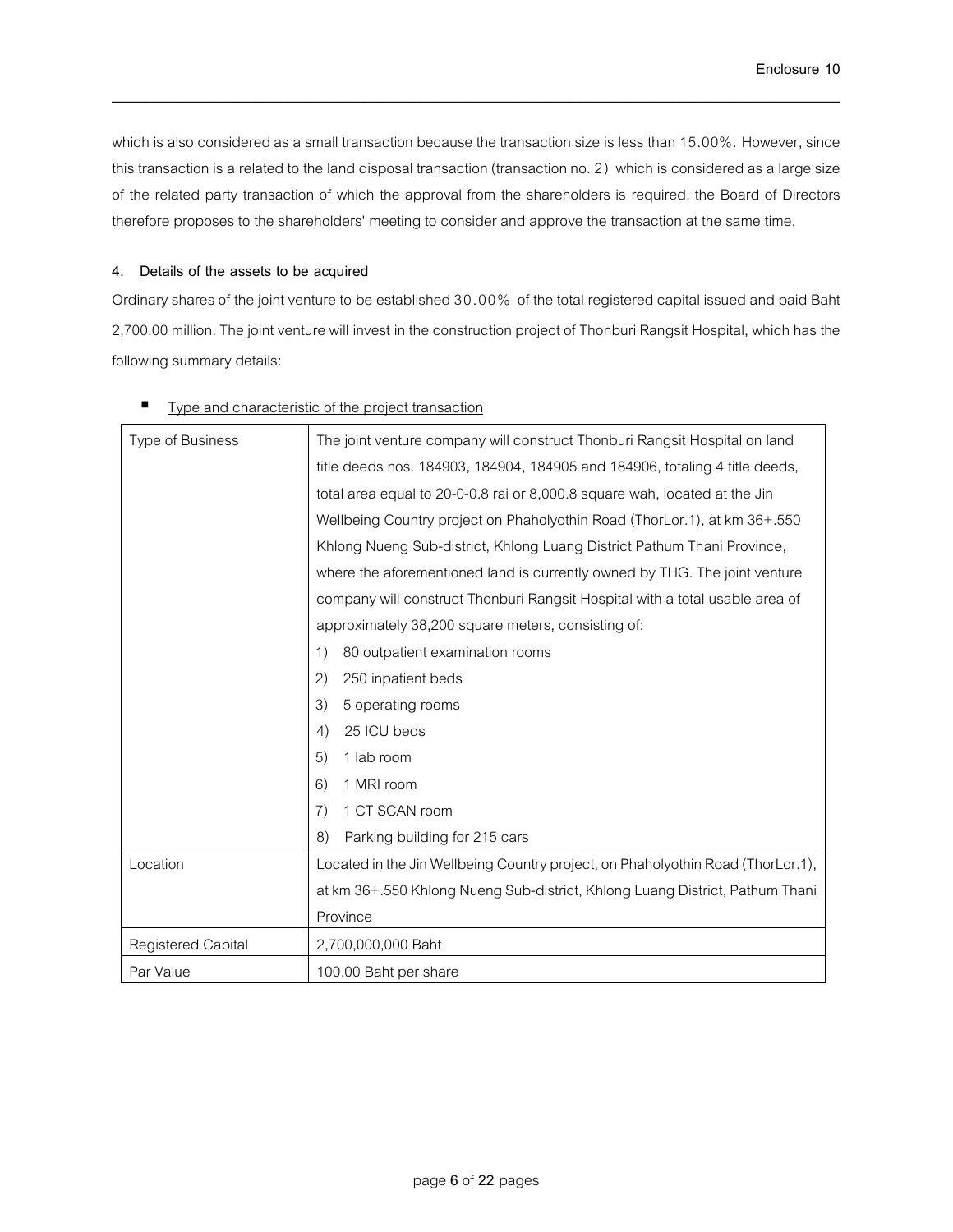

As of the date of approval for the transaction, A joint venture has not yet been formed as the investment will take place. When the Company receives approval from the Shareholders' Meeting, the proportion of the shareholding of the joint venture will be as shown in Section 3.1, as well as the number of directors at the board of directors of the joint venture, will be allocated by representatives of each joint venture, including THG, RAM, VIBHA and Group of Dr. Noppasin Takerngdej (M.D.). The proportion of directors will be divided according to the shareholding in the joint venture. as follows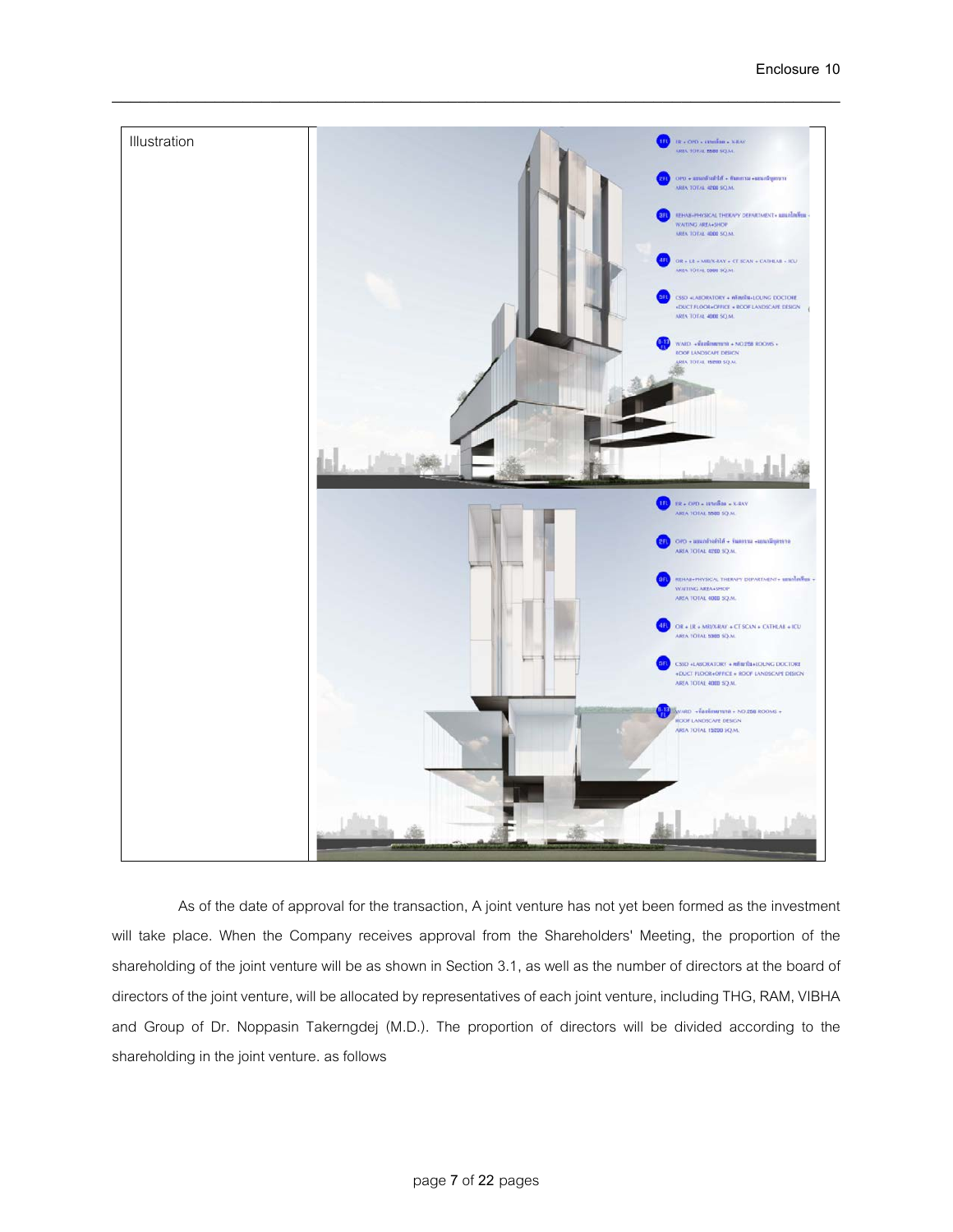|    | Investor                                | Proportion of Directors (Percent) |
|----|-----------------------------------------|-----------------------------------|
|    | <b>RAM</b>                              | 40                                |
| 2  | <b>THG</b>                              | 30                                |
| 3. | Group of Dr. Noppasin Takerngdej (M.D.) | 20                                |
|    | <b>VIBHA</b>                            | 10                                |

However, after the approval of the shareholders, the transaction has been made. If the signing of the joint venture agreement and details about the progress of the project is carried out, the Company will immediately notify the shareholders via the Website of the Stock Exchange of Thailand in accordance with the Regulations of the Stock Exchange of Thailand. rule Conditions and Procedures regarding disclosure of information and any operations of listed companies B.E. 2560 (2017)

#### **5. Expected Benefits**

This investment will be paid by the Company for the acquisition of shares of the joint venture amounting to Baht 810.00 million. This was divided into two parts: the proceeds from the sale of land amounted to Baht 584.00 million and the capital increase of Baht 226.00 million. The company will transfer the land to the joint venture company after the signing of the joint venture agreement is completed and the joint venture has been established, which is expected to take place no later than 2 months from the date the shareholders' meeting approves the transaction.

### **6. The value of the acquired asset and the criteria used to determine the value of the expected benefits**

Determining the value of the expected benefit from investing the joint venture's ordinary shares in 30.00% of the total registered and paid-up shares, the Company will consider comparing the total investment value of the Project Baht 2,700.00 million. The registered capital at the face value of the joint venture is a criterion used to determine the fair value of the common shares of the joint venture company. The company will pay for shares in the joint venture in 30.00% of the registered capital at par value of the joint venture, which is Baht 810.00 million, and the Company will receive the shares in the joint venture in 30.00% of the joint venture's registered capital, worth Baht 810.00 million.

### **7. Source of funds In the project**

Funding for investment in Thonburi Hospital Rangsit Project totalling Baht 810.00 million Details are as follows:

1) The Company will sell the Company's land according to land title deeds nos. 184903, 184904, 184905 and 184906, totaling 4 land title deeds, total area equal to 20-0-0.8 rai or 8,000.8 square wah to a joint venture company to pay for shares instead of cash.This is considered a conversion of assets into registered capital at the par value of the joint venture company's shares with a value of THB 584.00 million.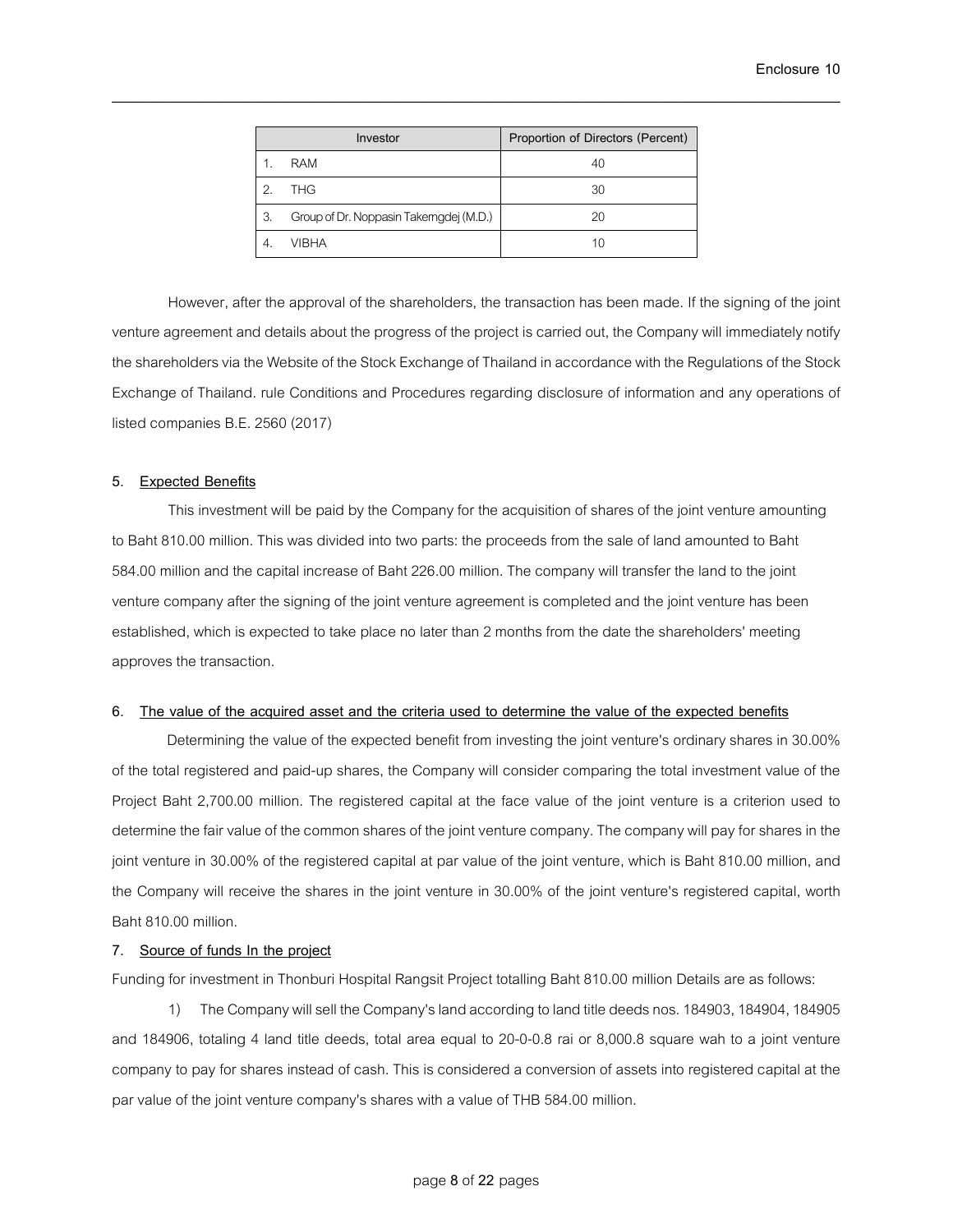**Enclosure 10**

2) The Company will use its working capital to pay for the shares of the joint venture company in the amount of THB 226.00 million

\_\_\_\_\_\_\_\_\_\_\_\_\_\_\_\_\_\_\_\_\_\_\_\_\_\_\_\_\_\_\_\_\_\_\_\_\_\_\_\_\_\_\_\_\_\_\_\_\_\_\_\_\_\_\_\_\_\_\_\_\_\_\_\_\_\_\_\_\_\_\_\_\_\_\_\_\_\_

According to the Company's 2021 audited consolidated financial statements, cash transactions and cash equivalents amounted to Baht 1,482 million. Therefore, the Company also has good liquidity of working capital in the business. Although such cash is used to invest in part to meet the company's long-term growth objectives and strategic plans.

## **8. Expected benefits to the company**

- 1) This allows the Company to expand and grow in the hospital business, which is the company's core business in the future
- 2) To create opportunities for the Company to invest and cooperate well in business with partners in the same industry to contribute assistance and promote each other in the medical business as well as other related businesses.
- 3) The project is located in a prime area, close to the community, so it is expected that this investment will generate good returns for the company in the future and have a positive impact on the value of the company's shares.
- 4) Investment in Thonburi Hospital Rangsit is a large tertiary hospital that will enhance the company's reputation by opening a hospital in Rangsit that can treat patients with complex diseases. There are only a few hospitals that have the potential for such treatment around that area.
- 5) Add value and interest to Jin Wellbeing County, an elderly residential project, which will be an important factor for people to choose to buy condominium units.

### **9. Transaction risk**

- 1) Risk of shareholders disapproving of the transaction
- 2) Risk of increase in construction costs
- 3) Risk of delays in opening
- 4) The risk of return of the project is not met.
- 5) Risk from rival hospitals nearby that operate before
- 6) The risks from doctors and healthcare workers are inadequate.

### **10. Condition of the transaction**

Due to the acquisition of an investment in Thonburi Rangsit Hospital at 30.00% under the conditions that the Company must be approved by the Shareholders' Meeting. To obtain permission on the sale of land on deeds no. 184903, 184904, 184905 and 184906, totalling 4 deeds, total area equal to 20-0-0.8 rai or 8,000.8 square wah, which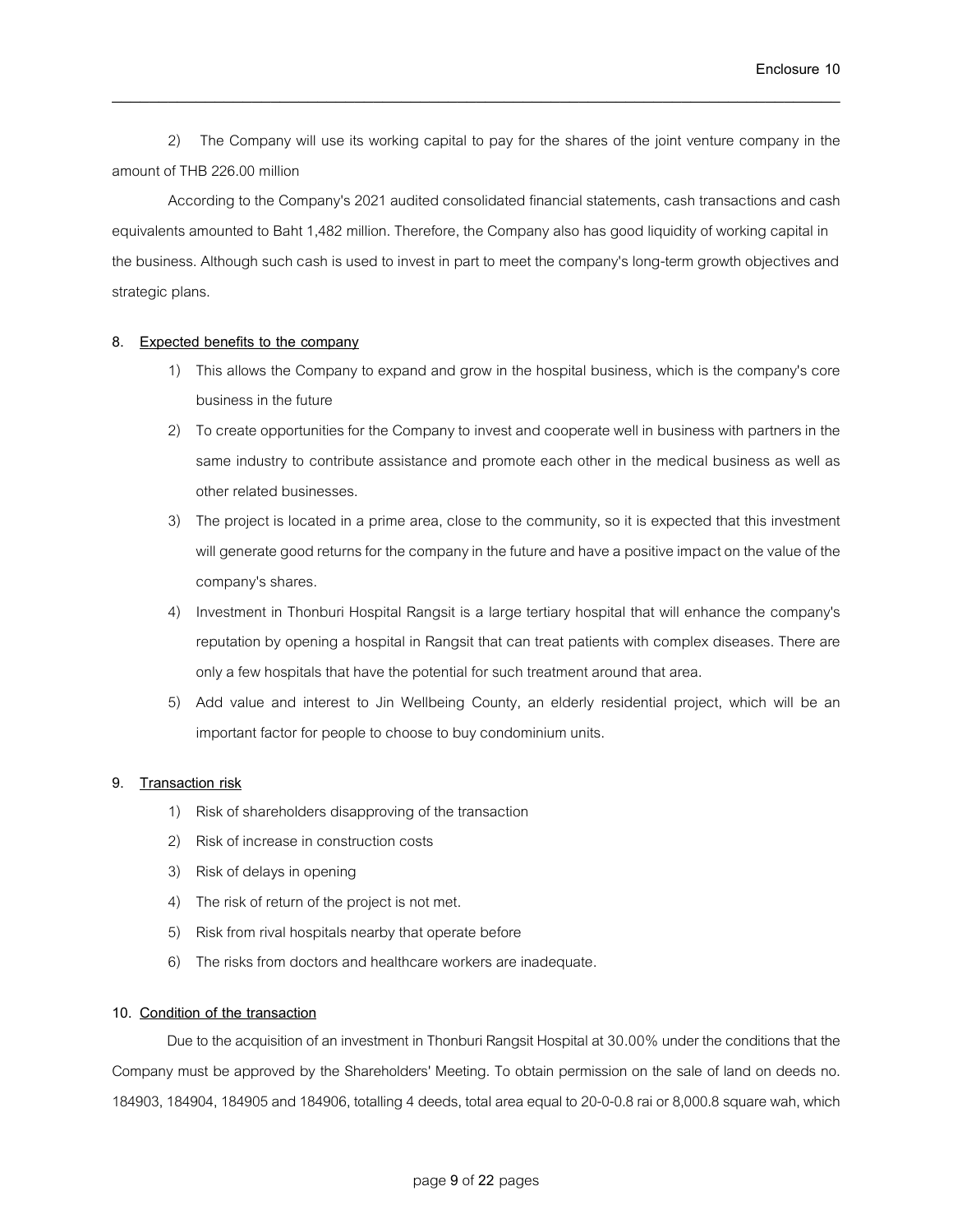is currently owned by the Company.To the joint venture at the price of Baht 584.00 million. Such transactions are considered connected and related transactions, so the Company must be approved for acquisition of assets and connected transactions from the shareholders' meeting. With at least three-quarters of the total votes of shareholders attending the meeting, the total number of votes cast by shareholders attended the meeting and they have the right to vote without counting the equity of both interests. In addition, shareholders in the joint venture must comply with the regulatory conditions before completing the contract between shareholders to enter into the transaction.

\_\_\_\_\_\_\_\_\_\_\_\_\_\_\_\_\_\_\_\_\_\_\_\_\_\_\_\_\_\_\_\_\_\_\_\_\_\_\_\_\_\_\_\_\_\_\_\_\_\_\_\_\_\_\_\_\_\_\_\_\_\_\_\_\_\_\_\_\_\_\_\_\_\_\_\_\_\_

| Summary of draft agreement between shareholders |  |
|-------------------------------------------------|--|
|                                                 |  |
|                                                 |  |

| Parties                | Thonburi Healthcare Group Public Company Limited ("THG")<br>1.                                                |             |              |
|------------------------|---------------------------------------------------------------------------------------------------------------|-------------|--------------|
|                        | 2.<br>Ramkhamhaeng Hospital Public Company Limited ("RAM")                                                    |             |              |
|                        | 3.<br>Group of Dr. Noppasin Takerngdej (M.D.)                                                                 |             |              |
|                        | 4.<br>Vibhavadi Medical Center Public Company Limited ("VIBHA")                                               |             |              |
| Joint Venture Company  | The parties will jointly establish a limited company in accordance with Thai law. Under the terms and         |             |              |
|                        | conditions of this contract, with a registered and paid-up capital of Baht 2,700,000,000,000 (two thousand    |             |              |
|                        | seven hundred million baht), divided into 27,000,000 ordinary shares, worth Baht 100 per share,               |             |              |
|                        | the proportion of the parties' participation in the parties will be as follows:                               |             |              |
|                        |                                                                                                               | Number of   | Shareholding |
|                        | List of shareholders in a joint venture company                                                               | shares      | (% )         |
|                        | Thonburi Healthcare Group Public Company Limited ("THG")                                                      | 8,1000,00   | 30.00        |
|                        | Ramkhamhaeng Hospital Public Company Limited ("RAM")                                                          | 10,8000,000 | 40.00        |
|                        | Group of Dr. Noppasin Takerngdej (M.D.)                                                                       | 5,400,000   | 20.00        |
|                        | Vibhavadi Medical Center Public Company Limited ("VIBHA")                                                     | 2,700,000   | 10.00        |
|                        | Total                                                                                                         | 27,000,000  | 100.00       |
| Objectives             | (A) The parties wish to invest in the establishment of a new hospital. For the expansion of hospital business |             |              |
|                        | and service network of each party in Rangsit under the name "Thonburi Hospital Rangsit" ("Project" or         |             |              |
|                        | "Company" or "Joint Venture Company") on land according to deeds no. 184903, 184904, 184905 and               |             |              |
|                        | 184906, totaling 4 deeds, totaling 8,000.8 sq.wah located in km. 36+550, Khlong One Subdistrict. Khlong       |             |              |
|                        | Luang District, Pathum Thani Province                                                                         |             |              |
| Scope of Joint Venture | Under the pre-enforcement terms of this contract. The parties' joint venture is jointly implemented through   |             |              |
|                        | the joint venture to construct projects on land totalling approximately 38,200 square meters of living space  |             |              |
|                        | consisting of or in accordance with the agreements of the parties and joint ventures.                         |             |              |
|                        | 80 outpatient rooms<br>a.                                                                                     |             |              |
|                        | 250 inpatient beds<br>b.                                                                                      |             |              |
|                        | 5 operating rooms<br>C.                                                                                       |             |              |
|                        | 25 ICU beds<br>d.                                                                                             |             |              |
|                        | 1 lab room<br>е.                                                                                              |             |              |
|                        | f.<br>1 MRI room                                                                                              |             |              |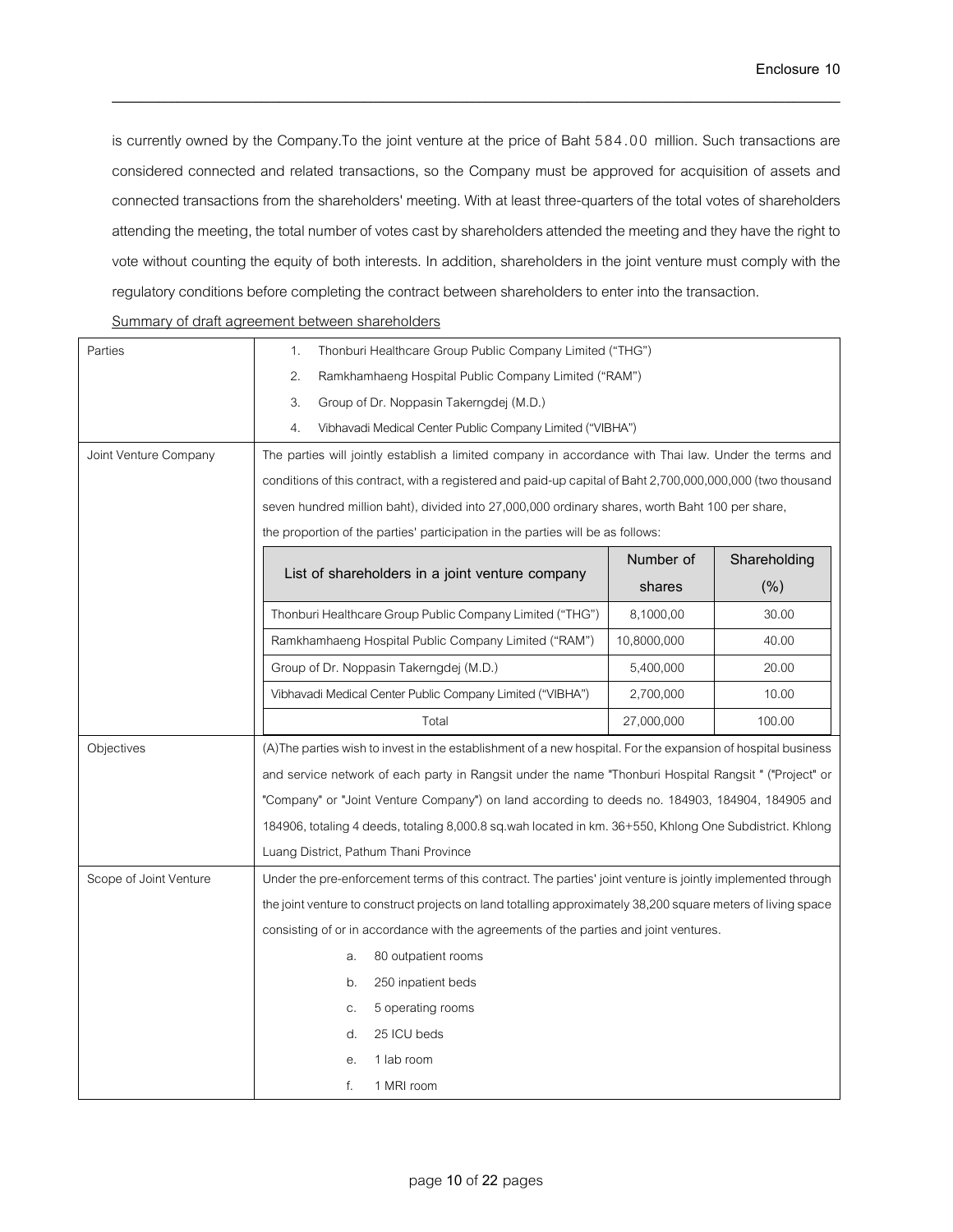|                               | 1 CT SCAN room<br>g.                                                                                        |
|-------------------------------|-------------------------------------------------------------------------------------------------------------|
|                               | However, the number of examination rooms Laboratories, inpatient rooms can be adjusted as                   |
|                               | appropriate.                                                                                                |
| Participation<br>and          | Under the pre-compulsory terms of the contract and the terms of this Agreement, the Parties agree to        |
| cooperation of the parties to | manage and/or provide and/or perform the following actions to participate in and form a joint venture       |
| the joint venture             | company with a stake in the joint venture and the following details:                                        |
|                               | THG will take a stake in the joint venture of 8,100,000 shares or 30.00% of the registered and paid-<br>1)  |
|                               | up capital of the joint venture and THG will:                                                               |
|                               | The land will be transferred to the joint venture to pay for shares in lieu of cash, with land              |
|                               | amounting to 584 million Baht, which THG will receive in return for 5,840,000 shares at par                 |
|                               | value of Baht 100 per share, and                                                                            |
|                               | The remaining shares will be paid in cash not exceeding 226 million Baht. THG will receive                  |
|                               | 2,226,000 shares of the joint venture in return at a par value of Baht 100 per share.                       |
|                               | 2)<br>RAM will take 10,800,000 shares in the joint venture or 40.00% of the registered and paid-up capital  |
|                               | of the joint venture, where RAM will pay for shares in cash not exceeding Baht 1,080 million by doing       |
|                               | so RAM will receive 10,800,000 shares of the joint venture at a par value of Baht 100 per share.            |
|                               | 3)<br>Group of Dr. Noppasin Takerngdej (M.D.) will take a stake in the joint venture of 5,400,000 shares    |
|                               | or 20.00% of the joint venture's registered and paid-up capital, with Group of Doctors paying no            |
|                               | more than 540 million baht in cash. By doing so Group of doctors will receive 5,400,000 shares of           |
|                               | the joint venture in return at a par value of Baht 100 per share.                                           |
|                               | VIBHA will take a stake in the joint venture of 2,700,000 shares or 10.00% of the joint venture's<br>4)     |
|                               | registered and paid-up capital, where VIBHA will pay up to Baht 270 million in cash. By doing so            |
|                               | VIBHA will receive 2,700,000 shares of the joint venture at a par value of Baht 100 per share.              |
| Condition before              | The joint venture and establishment shall apply if the pre-mandatory conditions under this Agreement are    |
|                               | successful or written exemptions from all parties of this Agreement.                                        |
|                               | Internal approval of the parties each party is approved by the resolution of the directors' meeting.<br>1)  |
|                               | and/or the shareholders' meeting in accordance with the Company's regulations or related legal              |
|                               | regulations. To enter and perform the duties of the parties in accordance with this Agreement.              |
|                               | (2)<br>Meeting of Directors and Shareholders before or on the date of a joint venture, it has been approved |
|                               | by the Board of Directors. and shareholders of THG and other parties, if necessary, in the following        |
|                               | agendas:                                                                                                    |
|                               | Approval of transfer and disposition of land for joint investment in the project<br>1.                      |
|                               | 2.<br>Approval of legalization and participation in this agreement                                          |
|                               | 3.<br>Approval of legal proceedings connected to the parties or persons connected to THG in                 |
|                               | connection with this Agreement                                                                              |
|                               | Approval of the establishment of joint ventures and acquisition of shares of associates<br>4.               |
|                               | 5.<br>Approval of agenda and other related matters and necessary for the parties to enter into              |
|                               | contracts and invest in projects under this Agreement.                                                      |